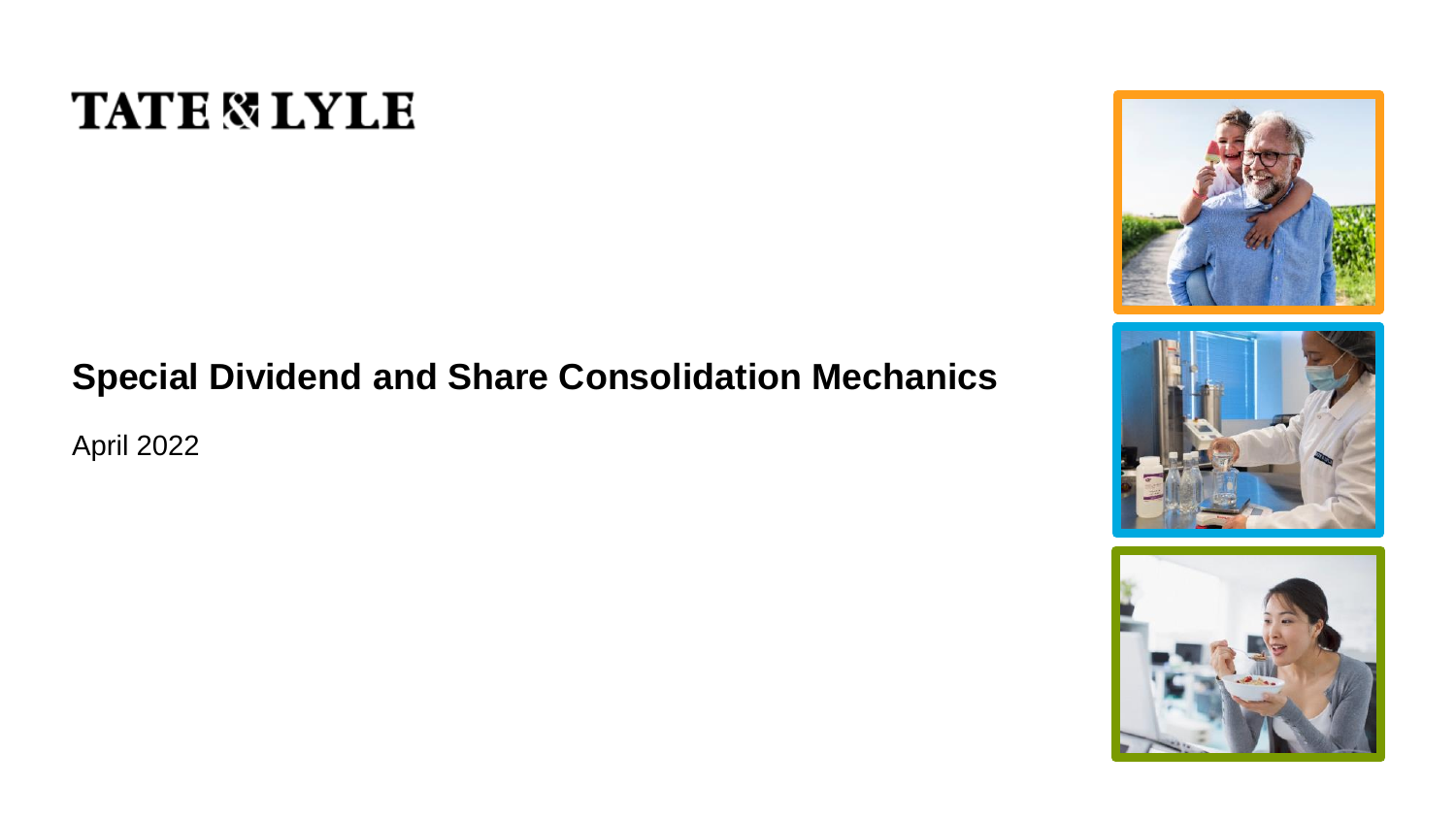#### Special Dividend and Share Consolidation

# **Overview**

- Tate & Lyle PLC (the 'Company') intends to return approximately £500 million to ordinary shareholders following completion of the sale of a controlling stake in Tate & Lyle's Primary Products business in the Americas (the 'Sale') in the form of a special dividend of £1.07 per ordinary share.
- An associated share consolidation is intended, so far as possible, to maintain the comparability of the Company's share price before and after the special dividend. In doing so, after the share consolidation all shareholders will own the same proportion of the Company.
- Ordinary shareholders will hold six new shares for every seven existing shares owned on the record date.
- The special dividend and associated share consolidation is subject to shareholder approval at a General Meeting to be held on 26 April 2022.



#### **Timeline**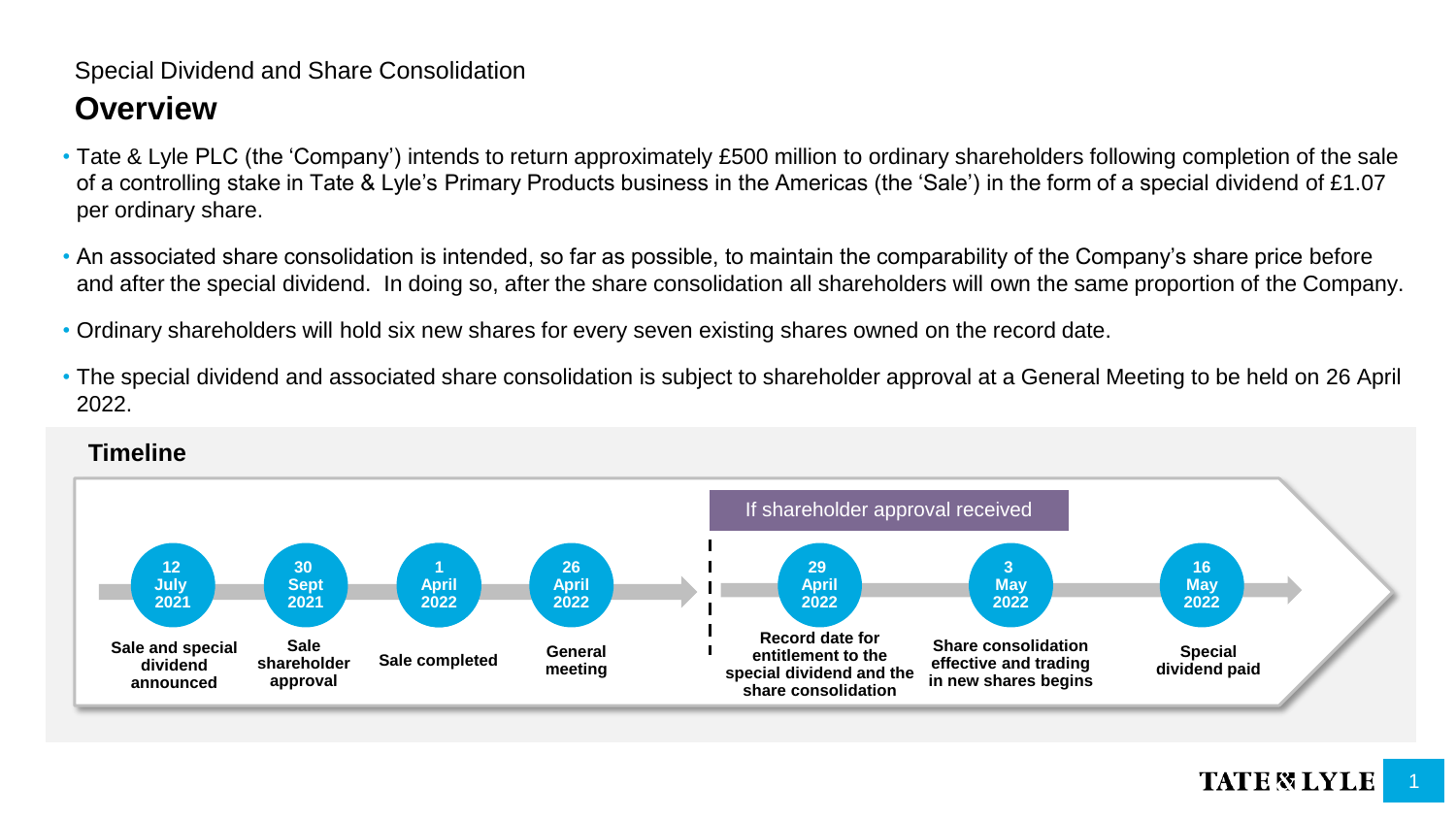# How the Special Dividend and Share Consolidation works



*Ordinary shareholders will receive 6 new ordinary shares for every 7 existing ordinary shares owned at the record date. The share consolidation is intended, so far as possible, to maintain the comparability of the Company's share price before and after the special dividend.*

Notes: \* rounded share price, assumed value as at close on the record date. \*\* Theoretical value with all other things being equal. In practice subject to normal share price movements.

**TATE & LYLE** 2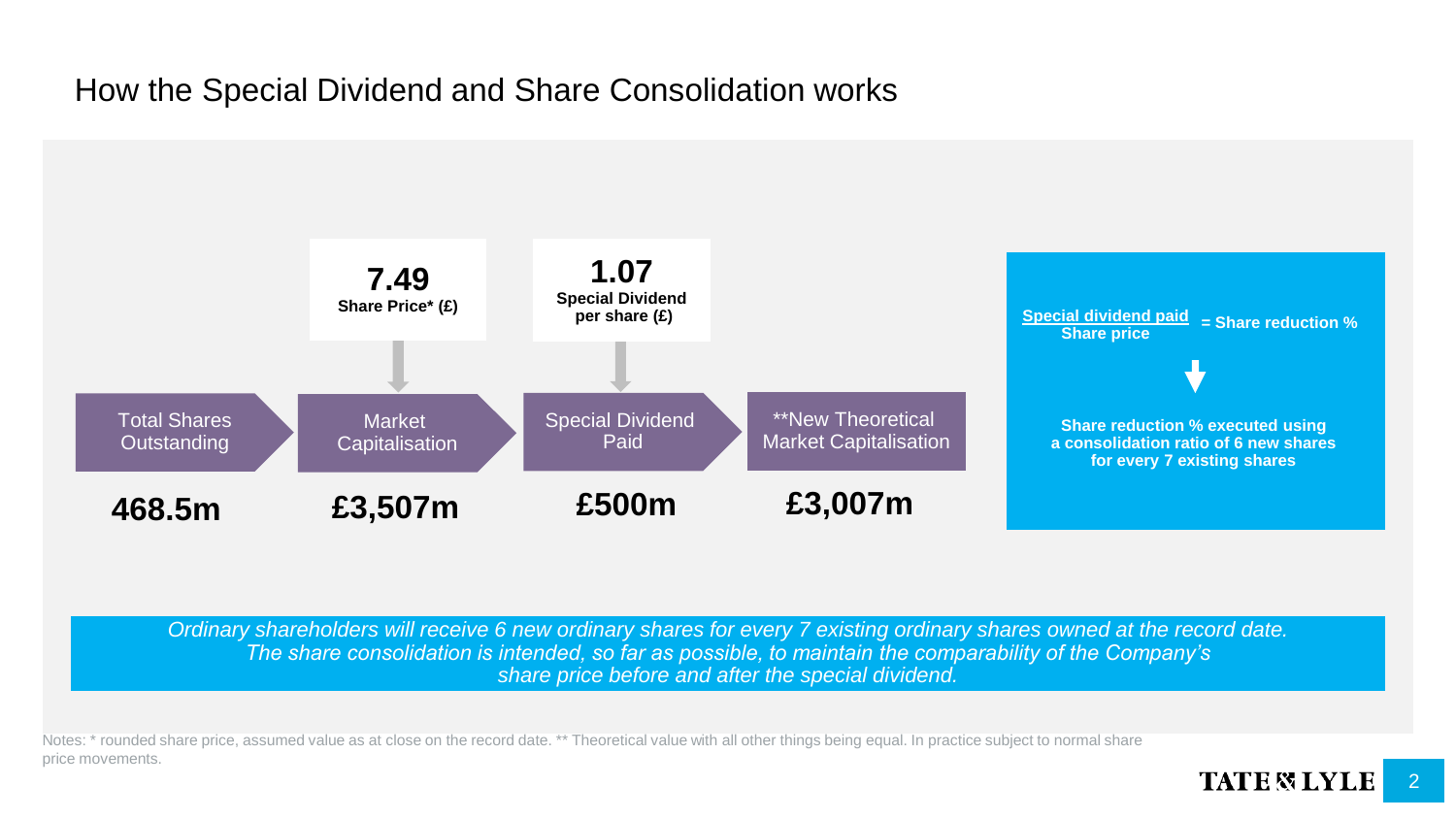#### Special Dividend and Share Consolidation

## **Illustrative example using 7 ordinary shares**

- An investor holding 7 ordinary shares before the special dividend and share consolidation:
	- would receive a cash dividend of £7.49
	- the number of shares they own would reduce from 7 to 6
	- this lower number of shares together with a share price assumed to remain at £7.49 (see example below) means that their total value of the investment would reduce from £52.40\* to £44.91\*\* but overall ownership proportion in the Company remains the same



Notes: \*rounded share price, assumed value as at close on the record date. \*\*Theoretical value with all other things being equal. In practice subject to normal share price movements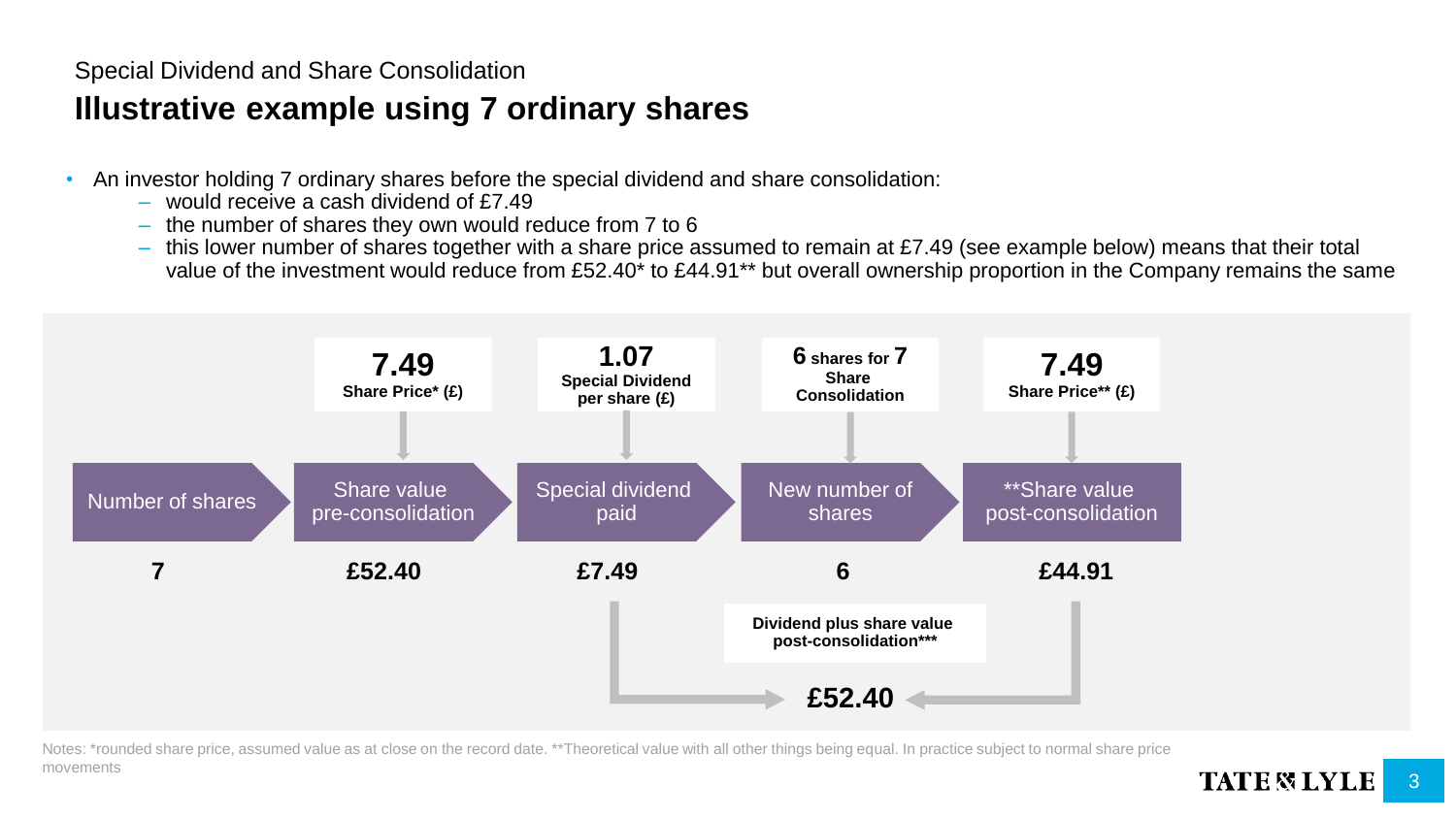### Special Dividend and Share Consolidation

# **Illustrative example using 70 ADRs**

- An investor holding 70 ADRs before the special dividend and share consolidation:
	- would receive a cash dividend of \$392
	- the number of ADRs they own would reduce from 70 to 60
	- this lower number of ADRs together with an ADR price assumed to remain at \$39.19 means that the total value of their investment would reduce from \$2,744\* to \$2,352\*\* but overall ownership proportion in the Company remains the same



Notes: \*rounded ADR price, assumed value as at close on the record date. \*\*FX rate GBP USD 1.31. \*\*\*Theoretical value with all other things being equal. In practice subject to normal share price movements.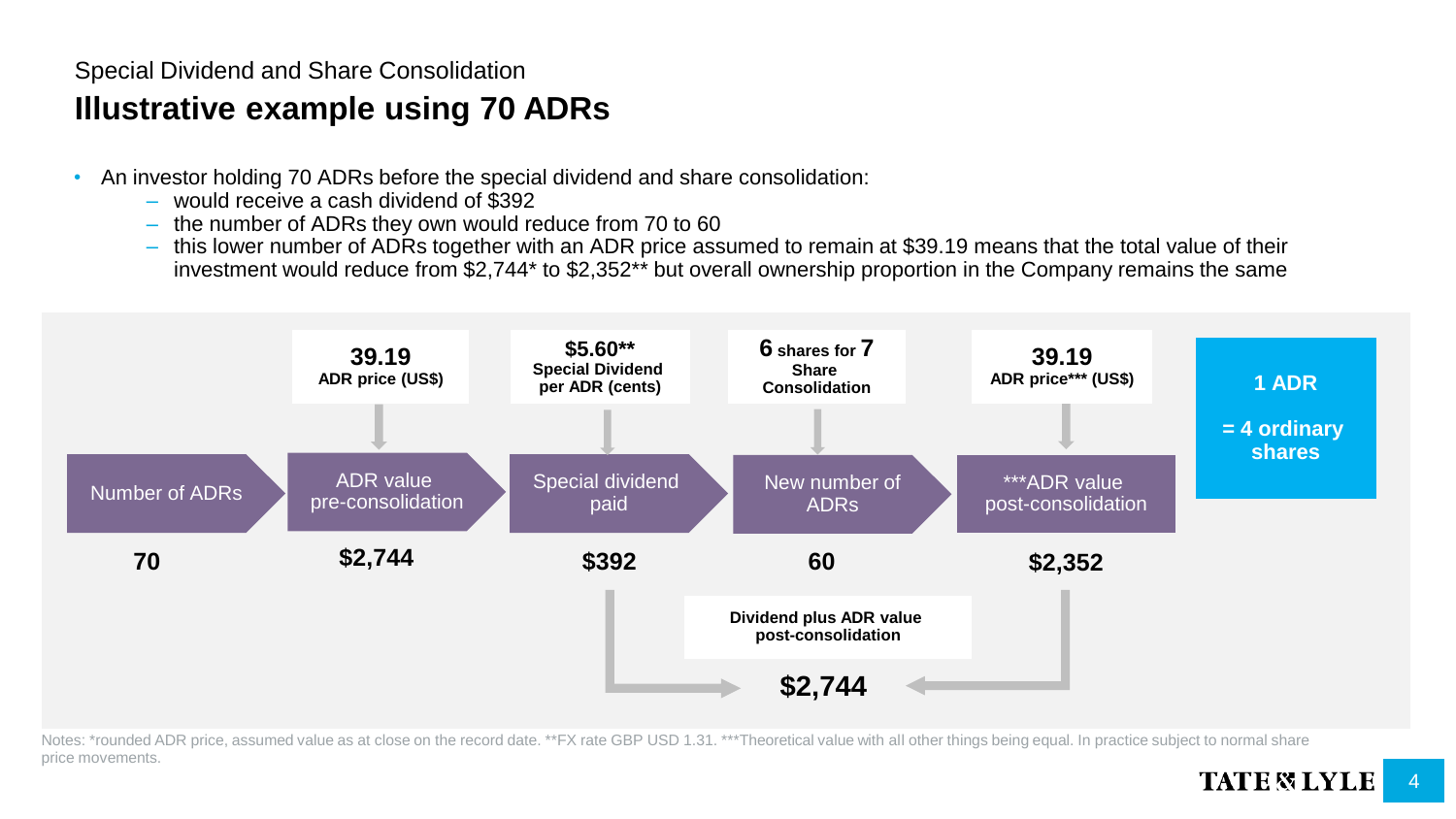# Tate & Lyle **Cautionary statement**

This presentation has been prepared by Tate & Lyle plc (the "Company") solely for your information in connection with the proposed special dividend relating to its ordinary shares and the associated proposed share consolidation of its ordinary shares (the "Transaction"). By opening or otherwise accessing or reviewing this presentation or by reading the presentation slides, you agree to be bound by the limitations and conditions set out below.

The distribution of this document in or from certain jurisdictions may be restricted or prohibited by the laws of any jurisdiction other than the United Kingdom. Recipients are required to inform themselves of, and comply with, all restrictions or prohibitions in such other jurisdictions. Any failure to comply with applicable requirements may constitute a violation of the laws and/or regulations of such other jurisdictions. Citigroup Global Markets Limited ("Citi") is acting as financial adviser and corporate broker in relation to the Transaction.

Shareholders should read the shareholder circular published by the Company in relation to the Transaction on 7 April 2022 (the "Circular"). The Circular should be read as a whole before taking any decisions and you should not rely solely on information provided in this presentation.

If you are in any doubt as to the action you should take, you should consult your stockbroker, bank manager, solicitor, accountant or other professional adviser authorised under the Financial Services and Markets Act 2000 immediately, if you are in the United Kingdom, or from another appropriately authorised independent professional adviser if you are taking advice in a territory outside the United Kingdom.

This presentation and the information contained herein is not intended to, and does not constitute or form part of, and should not be construed as, any offer, invitation, solicitation or recommendation or offer to purchase, sell, subscribe for or otherwise dispose of or acquire any securities or the solicitation of any vote or approval in any jurisdiction and neither the issue of the information nor anything contained herein shall form the basis of or be relied upon in connection with, or act as an inducement to enter into, any investment activity. No shares are being offered to the public by means of this presentation. This presentation does not constitute either advice or a recommendation regarding any securities, or purport to contain all of the information that may be required to evaluate any investment in the Company or any of its securities and should not be relied upon to form the basis of, or be relied on in connection with, any contract or commitment or investment decision whatsoever. Past performance is not an indication of future results and past performance should not be taken as a representation that trends or activities underlying past performance will continue in the future.

The Company does not consider the information contained in this presentation to amount to inside information for the purposes of the EU Market Abuse Regulation (as it forms part of UK domestic law under the European Union (Withdrawal) Act 2018) ("MAR"). However, you should make your own assessment as to whether you possess inside information. You should not use any inside information to deal in financial instruments related to the Company's securities or any other securities and investments until after such information is made publicly available. Any dealing or encouraging others to deal whilst in possession of inside information may amount to insider dealing under the Criminal Justice Act 1993 and MAR.